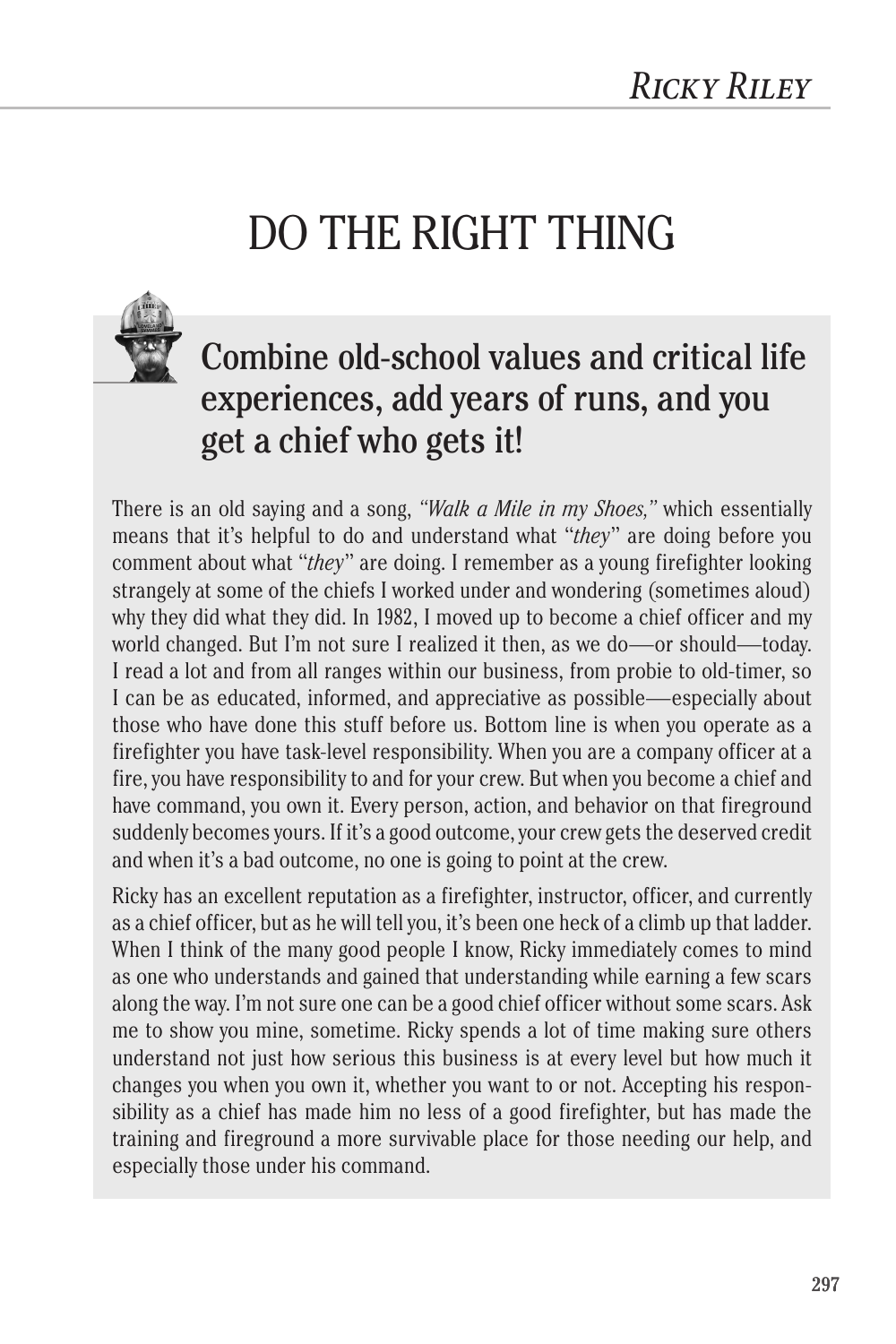## *Rick Riley*

Currently division chief of operations in Clearwater, Florida, with an associate degree from Columbia Southern University, he's helped that department move through some pretty traumatic times, changes, and positive growth. They are now an ISO 1, a CPSE/CFAI accredited fire department with all their command officers Blue Card certified—among *many more* accomplishments. It's become a very different fire department in the 10 years he has been a part of that team and that's a good thing for the public, and the members of that fire department. He also served as a career firefighter in Fairfax County, Virginia, he's a past chief of the Kentland VFD in Prince George's County, Maryland, and president of a side business he runs called Traditions Training, where he and his partners *pass it on* regularly—as he now does for us in his contribution to this book.  $-**B.G.**$ 

When Chief Billy Goldfeder asked me to write a chapter for this book, I thought it would be an easy assignment. Like a lot of people in the fire service, I have my opinions and feelings about this career, a career that so many of us passionately cherish each and every day. I have a number of topics that I would like to pass on to the next generation of firefighters and officers, and out of all of them, I finally chose the topic "Do the Right Thing."

These four simple words are easy to say. It is the correct thing to say when we are accomplishing our daily routine and how we should handle each incident. It is simple to write these words on a dry-erase board for daily inspiration or to give our firefighters a consistent expectation. But trust me, it is one of the hardest things that we have to do each day when we report to work or arrive at our volunteer firehouse. This is because it requires us to work harder and put others above ourselves.

Every day we need to focus on our ability to perform and this requires we work at our craft every chance that we get. The call for our service can come at any time of the day or night and we will need to be able to go from zero to 100 at a moment's notice. There is no magical light switch that we can turn on when the incident requires us to perform at our highest level. We need to be prepared each unpredictable minute to perform at the highest level possible all the time, every time. With that being said, as a firefighter or officer, you need to own your performance. You can't blame your lack of performance or inability to perform on someone or something else other than yourself.

We have to be honest with ourselves when we look in the mirror and ask . . . did I really perform at my best and what can I do to be better the next time? After 30-plus years in the fire service, I still look in the mirror after calls and ask that question to myself—and guess what? I still need to be better and I am not afraid to admit my mistakes, change my habits, and focus on being better.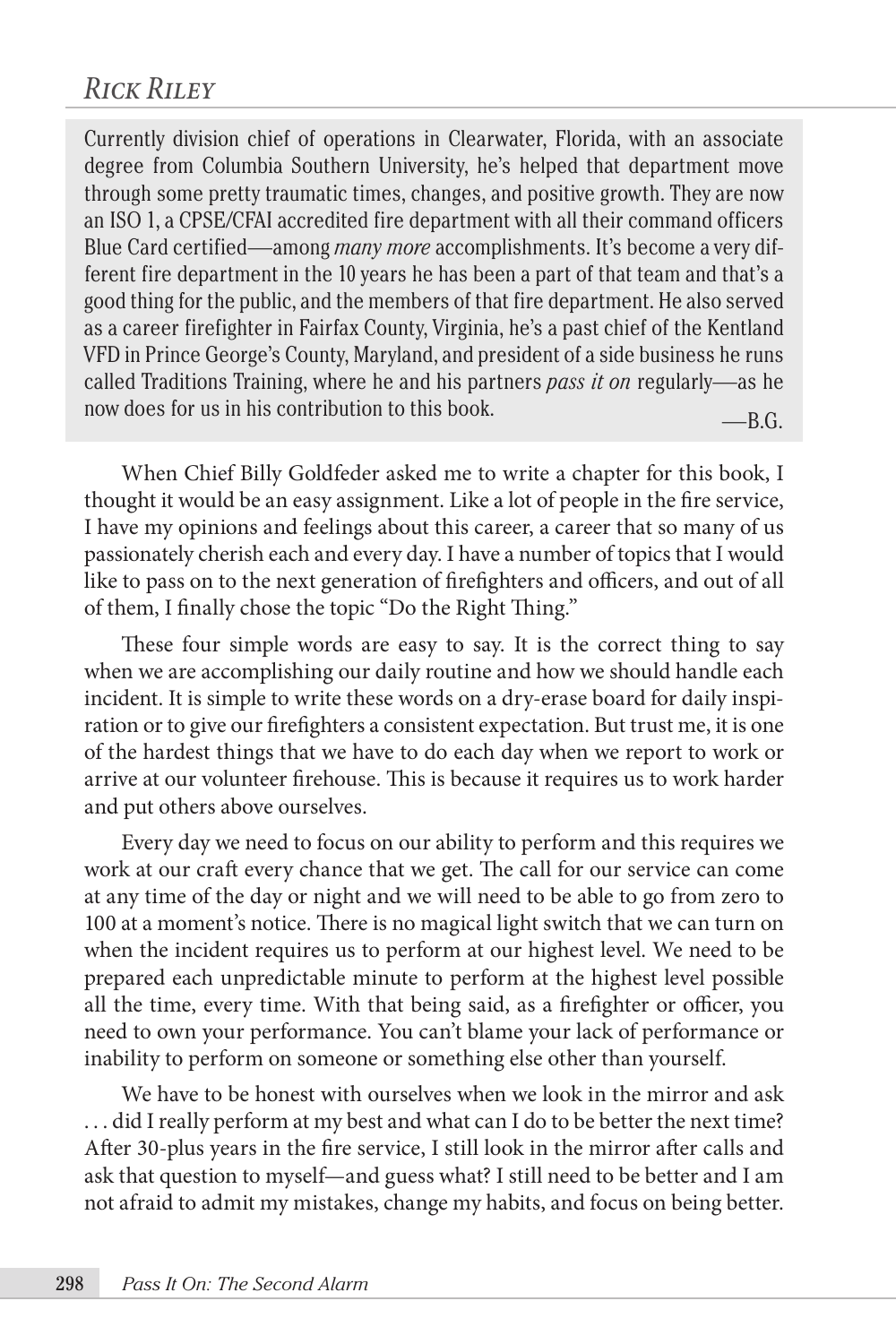

Ricky Riley

What scares me is the firefighter or officer who does not ask this question and believes they are doing everything right. Your and your department's focus should not be what is easiest or how can we get by doing the least amount of effort to achieve our goals. Rather the emphasis should be on the delivery of high quality service to our citizens. We have to change the mentality of how we treat our day-to-day operations and training and focus on the best possible fire service delivery. When you walk into the firehouse for your shift or respond to a call, you have to be prepared, follow best practices, engage in constant training, and follow safety policies. This is what a professional firefighter and fire department do, regardless if you are a career firefighter or a volunteer.

One of the things that drives me to *do the right thing* and to be a better incident commander and a better officer is an incident that occurred on January 12, 1992. I will say up front that I was not on the fire scene, but I was listening to the call from my firehouse in Kentland, as it was a fire in my old stomping grounds of Morningside, Maryland. Morningside is a place I hold close to my heart due to the fact that I started learning my firefighting and extrication skills there, from some of the best career shiftmen that the PGFD had to offer. I ran calls with firefighters there who I still call my friends to this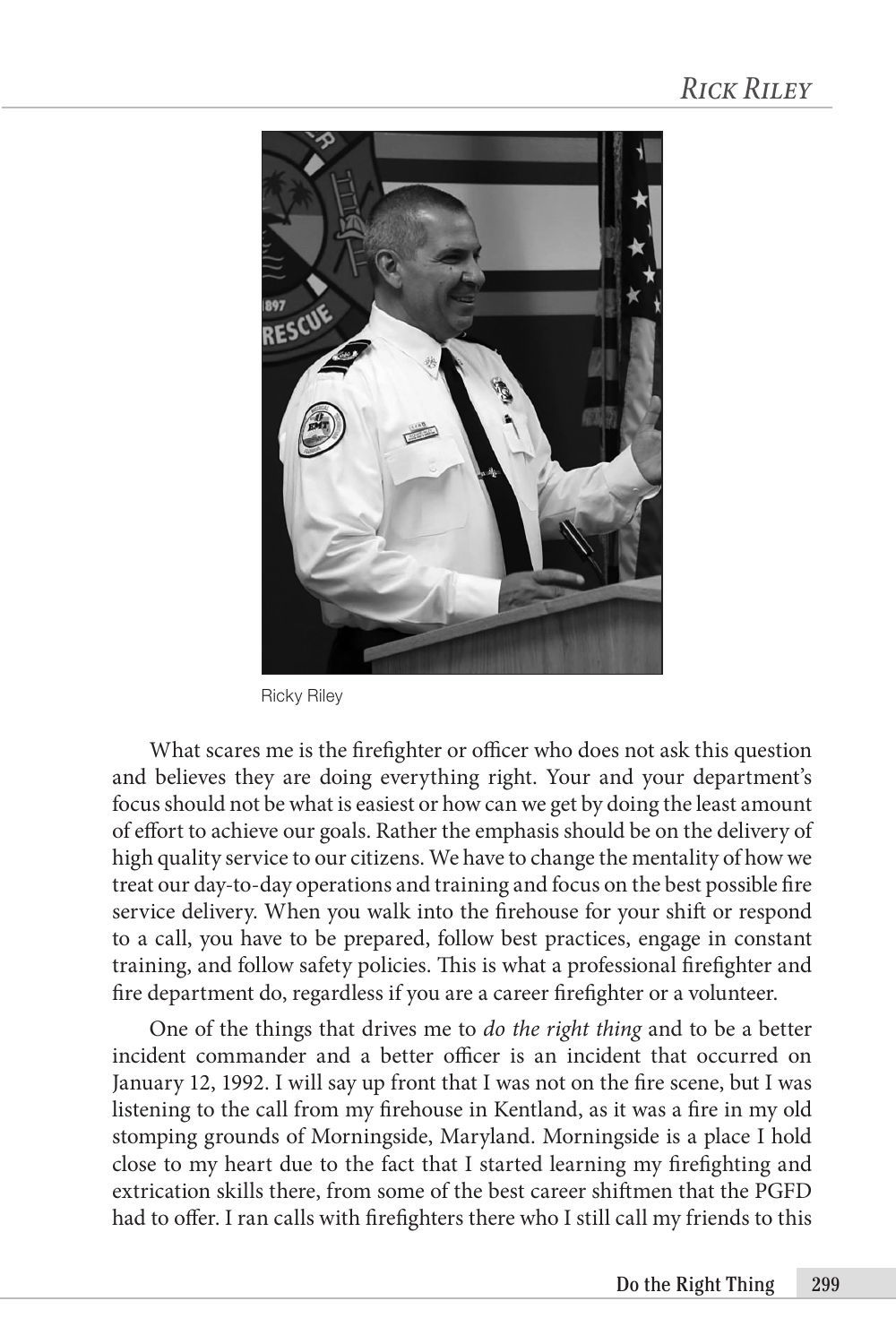day. As a young volunteer officer, I had the good fortune to help train this cocky, young 16-year-old kid named Kenny Hedrick. Talk about a kid with no confidence problems! He always wanted to be the best, wanted to train, take fire classes, and develop his firefighting craft any chance he could get. He wanted to do the right thing each and every time he went out the door.

On this particular morning in January, the incident they were dispatched to demanded the best from everyone. There was a working house fire with confirmed children trapped. As the units went to work, an all-out effort was made to get a line in service and start the search for the trapped children. With the assistance of another firefighter, Kenny was able to make a push to the bedrooms under intense heat and zero visibility to rescue a young child. They brought the child out front to EMS personnel and, without delay, went back into the house to complete the search for the other child still trapped. The fire was still consuming the house and making the interior untenable on the first floor and in the basement. During the efforts to find the second child and knock down the fire, Kenny became lost and disoriented after falling into the basement.



Kenny Hedrick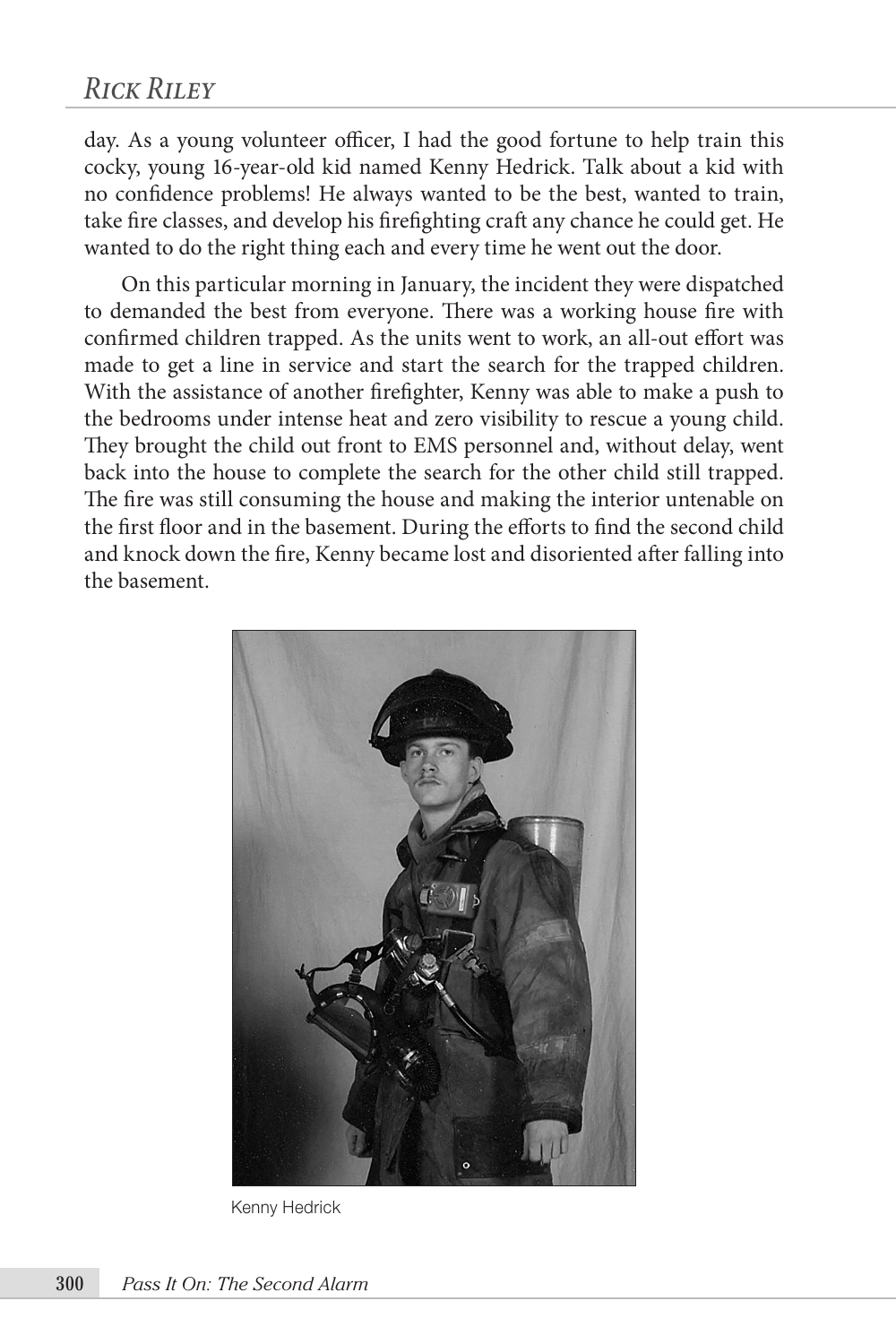Unfortunately, Kenny succumbed to his injuries after being unaccounted for on the fire scene. The report that followed the fire was an uncomfortable experience for everyone involved and the fire service in general. The fire department failed Kenny that night in 1992; it also failed his mother Cathy and his father Les. As emotional and tragic as this fire was, when we look at the findings of the after action reports, we find a series of mistakes that were made that night and that are *still being repeated today in 2015*.

- Lack of command and control
- Fireground strategy not defined
- Uncoordinated tactics
- Lack of safety officer
- Company continuity
- Ineffective communications
- No adherence to accountability procedures

*We cannot keep doing this!* The fire service must do better to *do the right thing* even when it is not popular or easy. This requires us to constantly *evaluate each and every call* regardless if it is a working incident or not. The calls outside of the working incident set the stage for how we are going to operate when we arrive with fire or smoke showing. Regardless if it is food on the stove or a snot-slinging basement job, a constant evaluation of every aspect of the call must be done, done honestly, and without respect to feelings or pride. If we do not honestly and openly identify how to be better, then we will fail to correct any of our actions, thus drifting us into setting ourselves up for failure in the future. Do not settle for what you have always done. We must challenge ourselves to look outside our department or company to ensure that we are keeping up with this rapidly changing fire service and following national best practices.

Adherence and enforcement of department operational policies and procedures is a crucial step in the process to *do the right thing* and not just the convenient or easy ones. This is where it gets hard for us and takes personal commitment to perform flawlessly on our fire scenes. This commitment comes with a lot of sweat and a lot of repetitions of our tasks. Today's fire service demands that each one of us be the best and most prepared firefighter or officer that we can be.

For the last couple of years, the Clearwater Fire and Rescue recruit classes have been given copies of Chief Billy Goldfeder's book *Pass it On*. The recruits are instructed to go to page 201 and read the story of Kenny Hedrick. His story